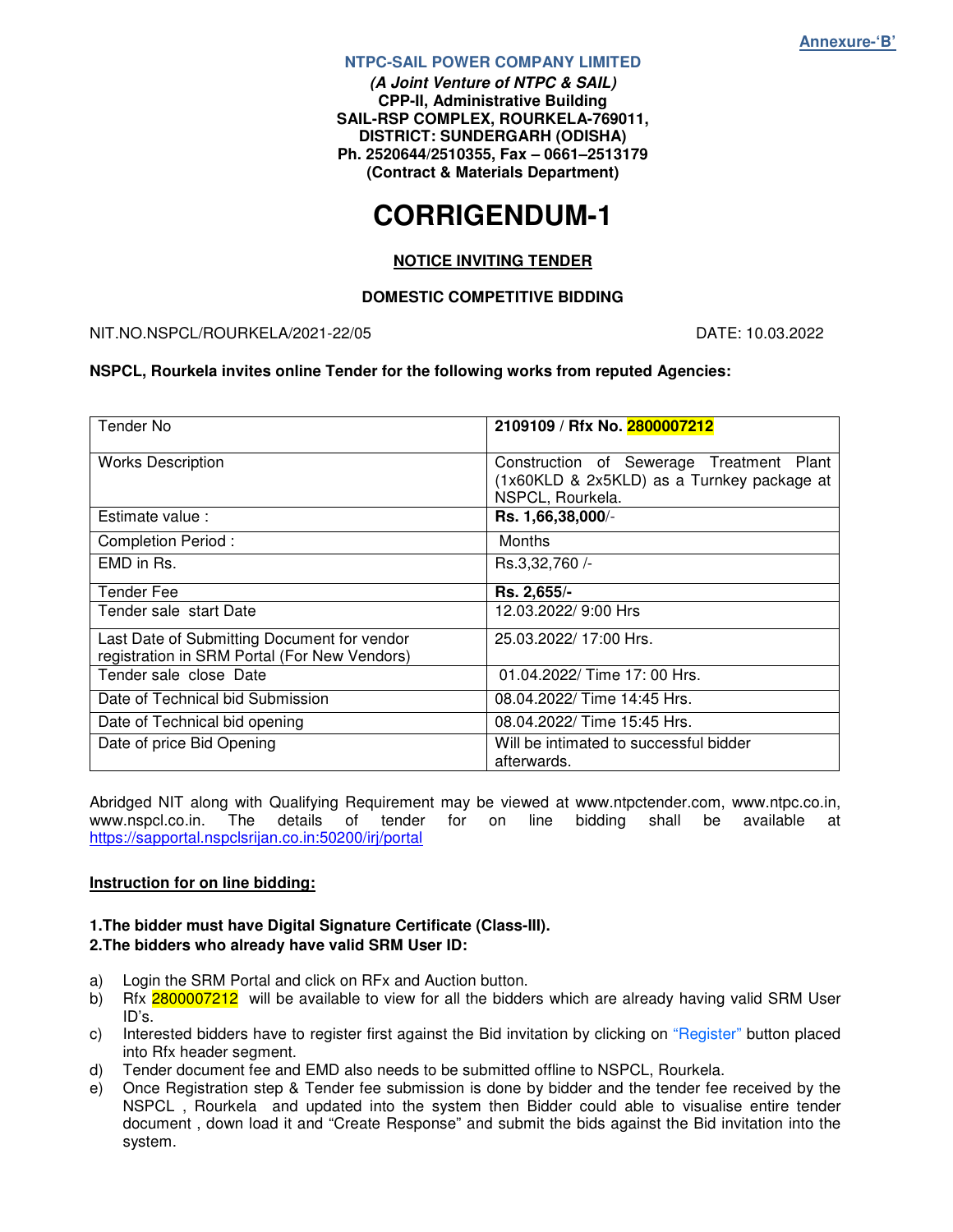#### **3.New Bidders which are not having SRM User ID:**

- a) In case a new bidder wants to participate for a particular Bid invitation in SRM portal, the bidder first of all has to submit the filled registration (**form available in the website, www.nspcl.co.in under / below the SRM Link**  https://www.nspcl.co.in/pages/nspcl-srm-portal) to C&M department, NSPCL Rourkela in hard copy or scanned copy through e-mail at: r.k.verma@nspcl.co.in, ak.sahoo@nspcl.co.in
- b) C&M department will initiate the process for vendor ID creation in SAP & send the bidders SRM Credentials (User ID along with initial Password)
- c) After creation of SRM Credentials the step 2 (above) shall be followed by the bidder.

Tender cost (non refundable) and EMD to be paid through Demand Draft in favour of "NSPCL" payable at Rourkela. Original D/D (for Tender Cost) and EMD documents to be sent to AGM(C&M), CPP- II, Administrative building, NSPCL/ Rourkela -769009, Dist- Sundargarh, Odisha & confirmed by e-mail, so as to reach the site before Technical Bid Opening date. Tender fee / EMD is also acceptable through NEFT/ RTGS Internet Bank Transfer to NSPCL, Rourkela Account No. **40108474664** (State Bank of India), IFSC Code- **SBIN0009678**, SME Branch, Bisra Chowk, Rourkela ,Odisha. The banks slip of sending the money for tender fee / EMD to be sent through e mail towards confirmation.

All eligible Udyam Registration Certificate (MSME) with proper certificates from the appropriate authority shall be exempted for **Service Contract** only for payment of Tender Document Fees & EMD. Bidders seeking exemption have to enclose a copy of valid Udyam Registration Certificate (MSME) giving details of Stores, Monetary limit & Validity and send to us; failing which their bids may not be considered.

#### **QUALIFYING REQUIREMENTS for CS-2109109 / RFx -2800007212**

#### **Technical Criteria**

- 1. The bidder shall submit the Audited Balance Sheet and Profit & Loss Account for the specified period. In case where Audited results for the preceding FY are not available, certificate of financial statements from a practicing Chartered Accountant shall also be considered acceptable. In case, Bidder is not able to submit the Certificate from practicing."
	- (i) 01 (One) similar completed works costing not less than the amount equal to **Rs.133.10akhs**

#### **OR**

- (ii) 02 (Two) similar completed works costing not less than the amount equal to **Rs.83.19Lakhs** each.
- **OR**  (iii) 03 (Three) similar completed works costing not less than the amount equal to **Rs.66.55/-Lakhs** each.
- 2. Financial Criteria:

 The average turnover of the bidder in the preceding three (03) financial years as on the date of Techno Commercial bid opening shall not be less than **Rs.166.38** Lakhs.

#### **NB:**

- 1. The bidder must submit documentary evidence in support of meeting QR like copy of works completion certificate from client / last running bill/ measurement book of last bill paid/ protocol jointly signed by owner and contractor / works bills along with copy of relevant LOA or PO.
- 2. The word "Executed" means the bidder should have achieved the criterion specified in the qualifying requirements even if the total contract(s) is not completed / closed. In case contract(s) is under execution as on date of Techno-commercial bid opening, the value of work executed till such date will be considered provided the same is certified by the employer.
- 3. Similar works means: "Should have an experience of setting up of at least 1 No. of Prefabricated STP Plant (MBBR based Technology) of minimum capacity of 50 KLD Plant on EPC basis i.e. designed, supplied erected/supervised erection and commissioned based on Moving Bed Bio film Reactor (MBBR) process for waste water including associate civil works in which 1 no. of STP of minimum capacity of 50KLD should be in successful operation prior to the date of Techno-Commercial Bid Opening.
- 4. Completed works means: The executed / completed portion of BOQ, even if the work has not been completed in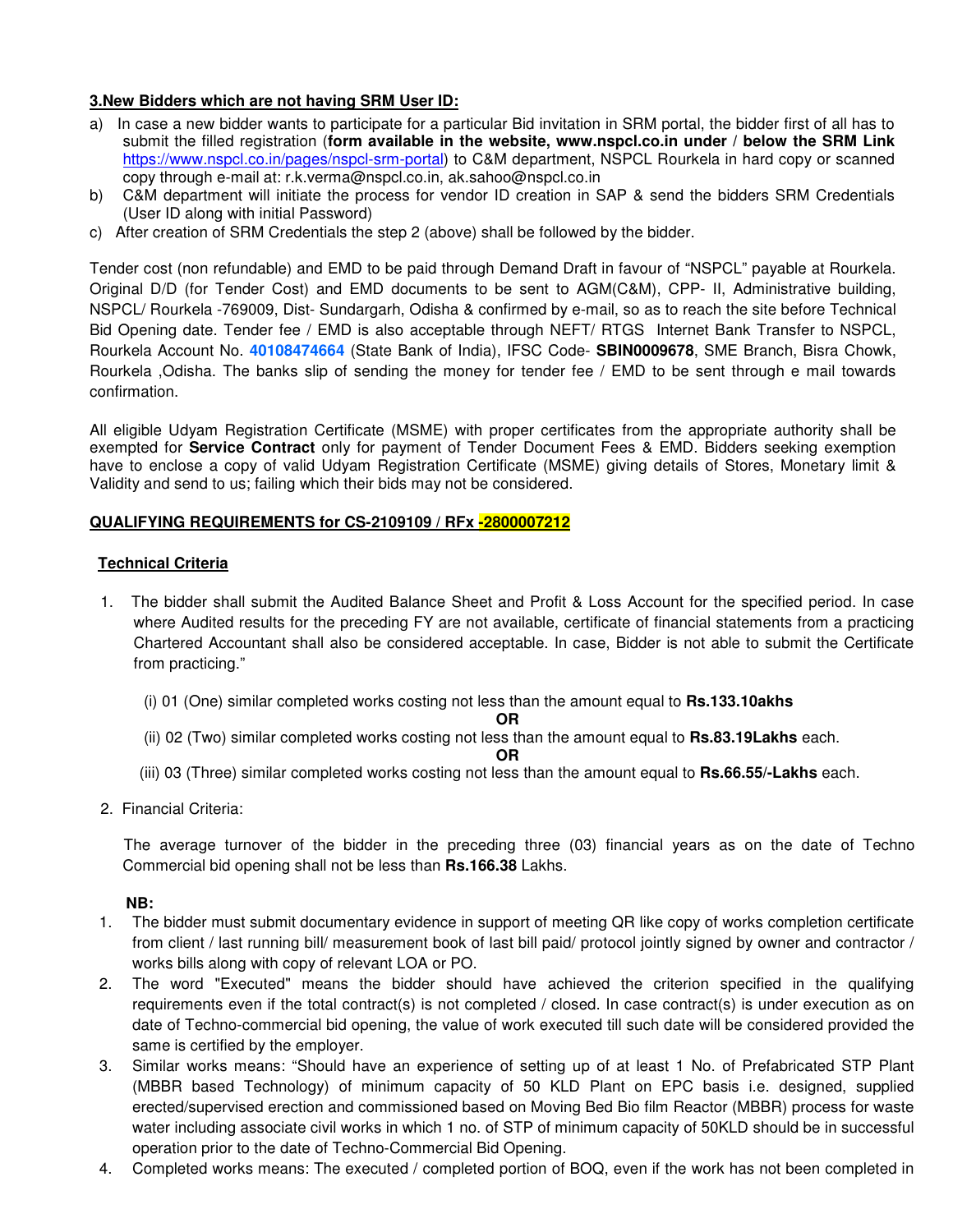totality (Subject to furnishing of documentary Proof of executed value of the work).

#### **Abbreviation:**

(i) STP : Sewerage Treatment Plant

(ii) EPC: Erection, Procurement & Commissioning.

- 5. The bidder shall submit the Audited Balance Sheet and Profit & Loss Account for the specified period with **UDIN number**. In case where Audited results for the preceding FY are not available, certificate of financial statements from a practicing Chartered Accountant shall also be considered acceptable. In case, Bidder is not able to submit the Certificate from practicing Chartered Account certifying its financial parameters, the audited results of three consecutive financial years preceding the last financial year shall be considered for evaluating the financial parameters. Further, a certificate would be required from CEO/CFO as per the format enclosed in the bidding documents stating that the financial results of the company are under audit as on the date of Techno-commercial bid opening and the certificate from the practicing Chartered Accountant certifying the financial parameters is not available.
- 6. Other income shall not be considered for arriving annual turnover.
- 7. All the values mentioned in the Clause 5.1.2 are inclusive of taxes and duties.

### **General Notes:**

- 1. A complete set of Bidding Documents may be downloaded (from Notes and Attachments folder in the Tab Collaboration RFX 2800007212) by any interested Bidder on payment (non-refundable) of the cost of the documents as mentioned against the package above and log in into the SRM Portal as mentioned above. The submitting time and date has been mentioned in NIT.
- 2. The Bids shall be opened at the time and date as mentioned in tender. If the date of opening happens to be a closed holiday, bids shall be opened at any time on next working day.
- 3. Notwithstanding anything stated above, NSPCL reserves the right to assess bidder's capability and capacity to perform the contract, should the circumstances warrant such assessment in the overall interest of NSPCL and decision of NSPCL in this regard shall be final.
- 4. The qualification status shall be examined by the tender committee only during the process of evaluation. However, receipt of tender documents will not automatically mean that bidders are considered qualified.
- 5. In addition to fulfilling specific qualifying requirement the bidders must submit the following documents in physical form along with their technical bid (All the photocopies should be attested by the bidder himself) towards meeting general qualifying requirement. Failing which their bids will not be considered. (a) PAN No. copy, (b). Service tax registration proof, (c) Firm's documents like Proprietary Affidavit / Partnership Deed / Memorandum & Articles of Association / Certificate of Incorporation etc. (d) Copy of Power of Attorney (if applicable). (e) PF code , (f) independent 17 digit ESI code certificate.
- 6. Bidder may note that as per provision of bidding documents, two separate envelopes (sealed/closed) with following documents in only Physical Form is required to be submitted at the address for communication mentioned in NIT prior to the deadline for bid submission. :
- (a) **ENVELOPE NO. 01:** (To be submitted off line only) (i) **NO DEVIATION CERTIFICATE** (Bidders shall be required to furnish a No Deviation Certificate (as per format enclosed) confirming full compliance to the terms, conditions and Technical Specifications of Bidding Documents and Amendment(s)/Clarification(s) (if any) failing which bids shall be rejected and returned to the bidder without being opened (ii) **EARNEST MONEY** in prescribed form / Udyam Registration Certificate (MSME) with proper certificates from the appropriate authority shall be exempted for **Service Contract** only (iii) **Letter of Undertaking** on non-judicial stamp paper worth Rs.21/- purchased in the party's name as per enclosed format of NSPCL.
- (b) **ENVELOPE NO. 2**: (To be submitted off line only) (i) Qualifying requirement data details, (ii) All technical credentials (one sets and all other documents issued with this tender. All the documents (except price bid ) to fulfil NIT QR.
- (c) **\* PRICE BID**: (To be submitted on- line only)

 BIDDER SHALL HAVE TO SUBMIT PRICE BID IN SRM E-TENDER (ON LINE) ONLY. PRICE BID OF ONLY SUCCESSFUL BIDDER (W.R.T. QR AND TECHNICALLY) SHALL BE OPENED ON LATER DATE WITH PRIOR INTIMATION.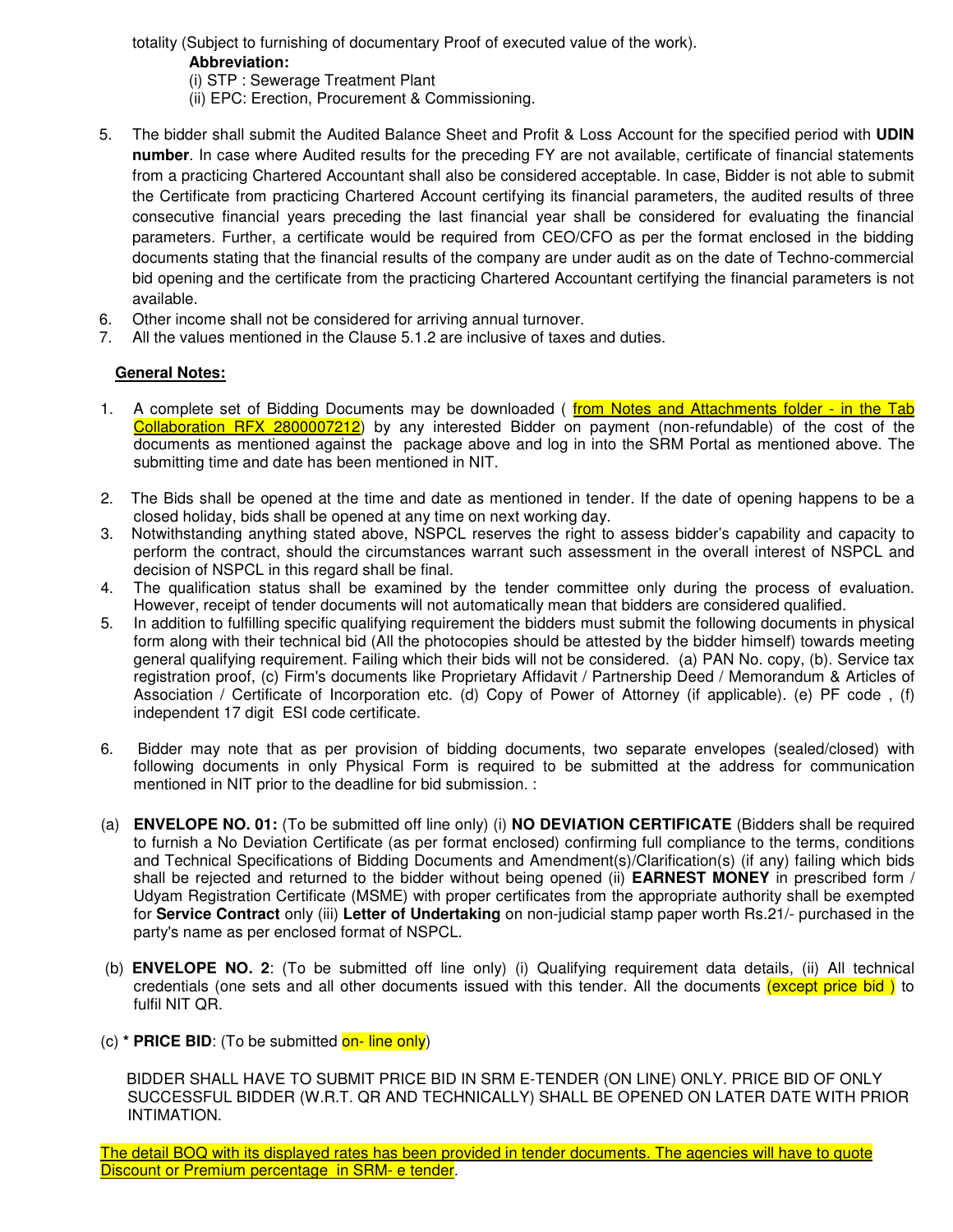- 8. The credentials of the parties shall be examined by NSPCL with reference to QR & the price bid of only successful bidders i.e. who fulfil QR criteria and submits EMD, LOU, ESI undertaking and Qualifying Requirement Data details.
- 9. NSPCL reserves the right to assess independently the capacity and capabilities of the bidders to carry out the work.
- 10. NSPCL reserve the right to accept or reject late / delayed tenders and also to reject any or all tenders without assigning any reason thereof.
- 11. In case the registered bidders who have downloaded the bidding documents require an additional manual copy of the document then such bidders shall be required to purchase the manual copy of the bidding documents following the procedure detailed above.
- 12. Issuance of Bidding Documents to any bidder shall not construe that bidder is considered qualified.
- 13. NSPCL reserves the right to reject any or all bids or cancel/withdraw the NIT for the subject package without assigning any reason whatsoever and in such case no bidder/intending bidder shall have any claim arising out of such action. Price Bid shall be submitted online only and opened at the address given below in the presence of Bidder's representatives who choose to attend the bid opening.
- 14. Tenderers seeking exemption should enclose a photocopy of valid Registration Certificate giving details such as validity, stores and monetary limits to the addresses as mentioned, at least three working days prior to the last date of Technical Bid Opening date for getting the authorization for participating in the on line tendering.
- 15. Any bidder who is having vendor code in SAP but not in SRM, they should contact with following details immediately in above address just after publication of NIT, which should reach us at least 5 working days prior to Last date of issuance of bid . (Format given Bellow)
	- I. VENDOR CODE
	- II. CONTACT PERSON NAME
	- III. CONTACT PERSON DEGIGNATION IN FIRM
	- IV. CONTACT NO. i.e. MOBIL NO., FAX NO. etc.
	- V. EMAIL ID.
- 16. New Vendor neither having any vendor code in SAP nor any SRM login ID and Password. Any bidder who is not having vendor code in SAP (also in SRM) should contact with following details immediately in the address just after publication of NIT, which should reach us at least 7 working days prior to Last date of issuance of tender. They have to submit copy of PAN CARD, CANCELLED CHEQUE, ADDRESS PROOF, EFT FORM or can submit the filled up form **available in the website, www.nspcl.co.in under / below the SRM Link**  https://sapportal.nspclsrijan.co.in:50200/irj/portal.
- 17. Digital Certificate (Class III) is a must for vendors to participate in this tender. NSPCL won't be responsible for any vendor not having a suitable valid digital certificate.
- 18. The participated bidders if founds qualified in QR, may be eligible for vendor enlistment for the work " as stipulated against each tender " at NSPCL Rourkela.

Address for communication: Addl.General Manager (C&M) NTPC-SAIL Power Company Pvt Ltd, CPP-II, Administrative Building, SAIL-RSP Complex, Rourkela Steel Plant, Rourkela-769011, Odisha Fax : 0661- 2513179

Contact Persons. (i) Shri. R.K. Verma, Officer ( C&M) Mob:- 9340879957, email: r.k.verma@nspcl.co.in (ii) Shri. A.K. Sahoo Mob: 9425234217, email- ak.sahoo@nspcl.co.in